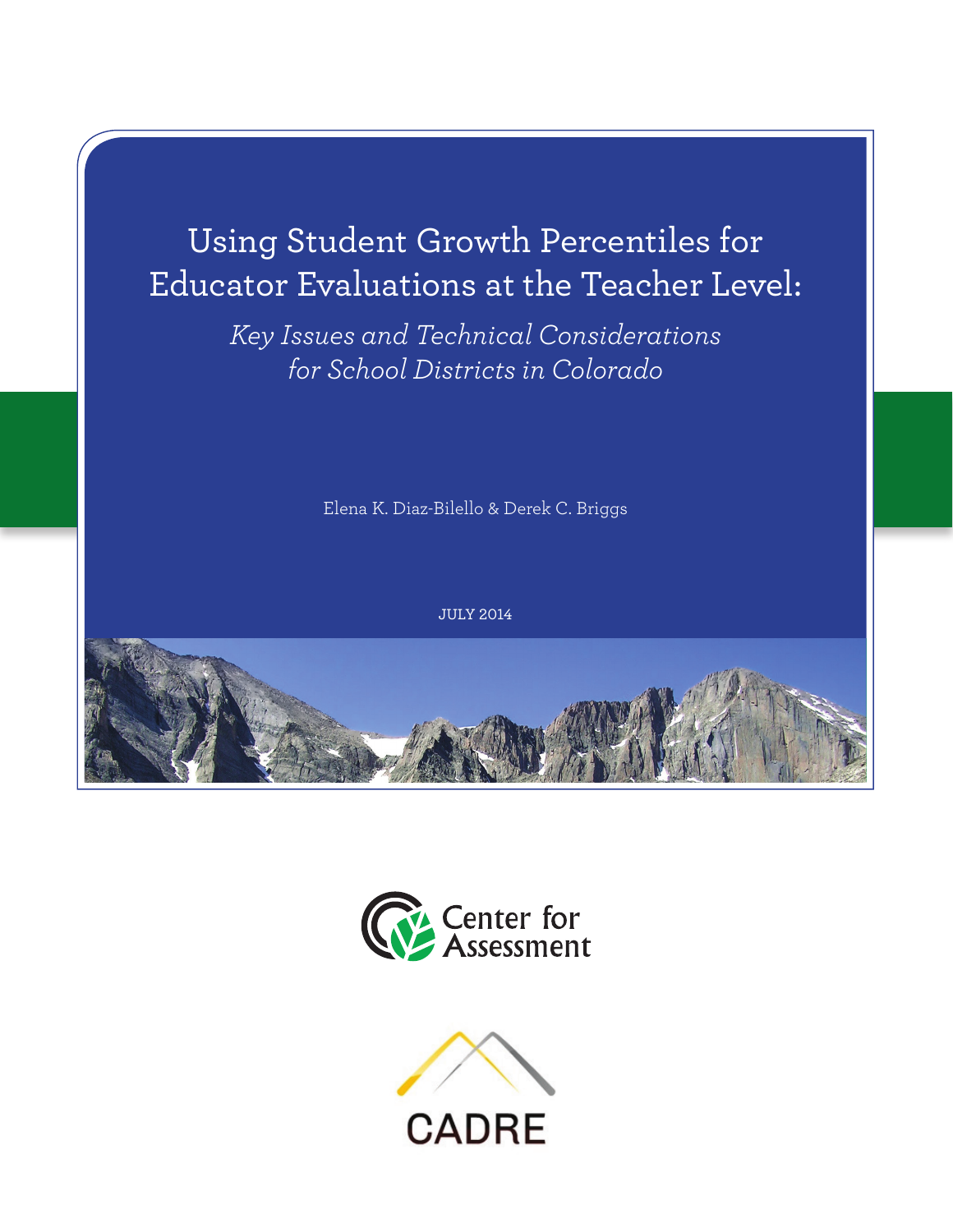### Acknowledgements

*We thank the staff at the Colorado Department of Education and Damian Betebenner (Center for Assessment) for their review of this brief and feedback. We extend a special thanks to Britt Wilkenfeld at the Colorado Department of Education for her valuable editorial contributions.*

*We also thank Karen Herbert at the Denver Public Schools who authored the DPS eligibility rules located in Attachment A, and Margaret Ruckstahl who provided the Harrison School District Two eligibility rules located in Attachment B.*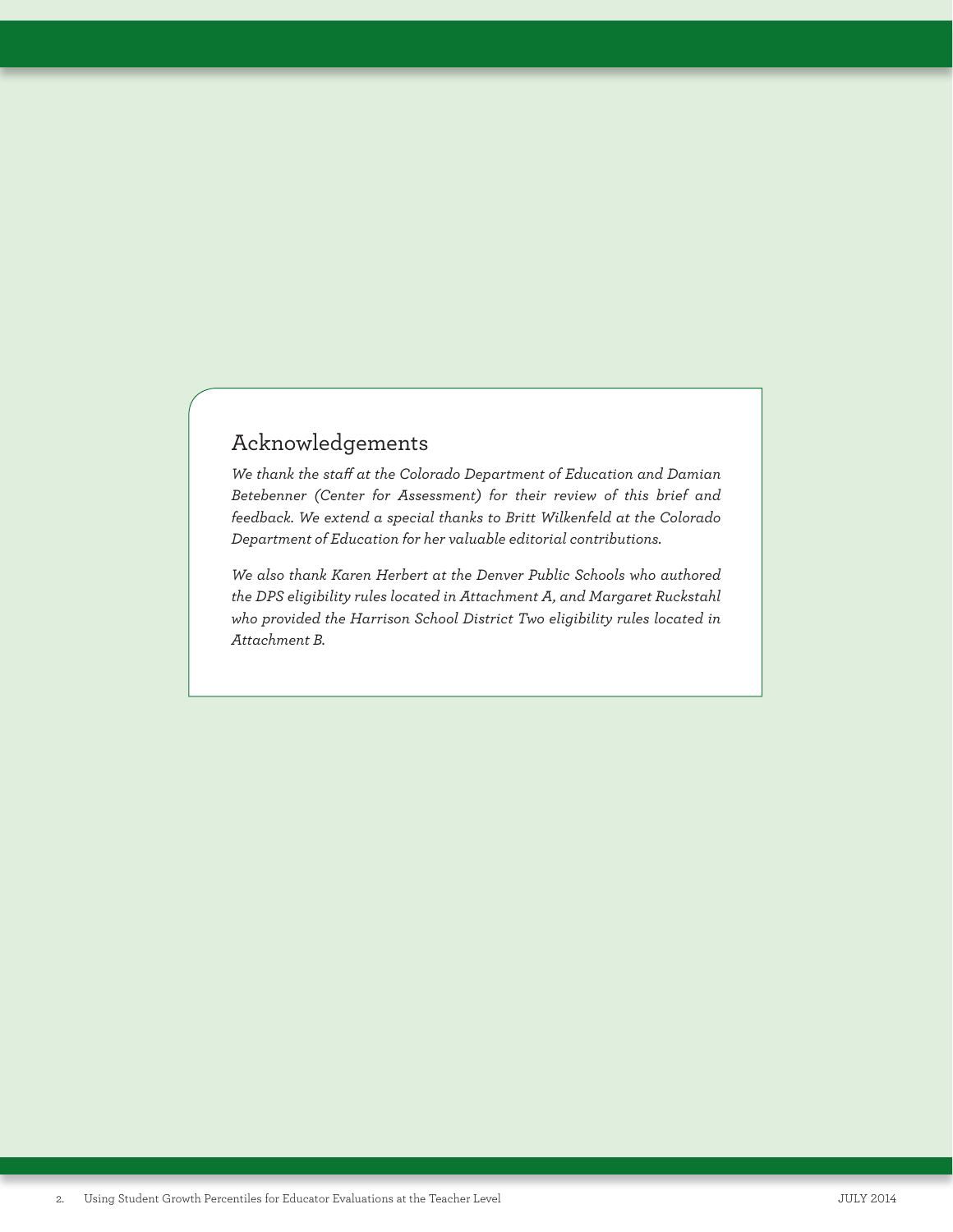### Introduction

A common feature of educator evaluation approaches developed over the last five years in states and districts throughout the United States is the combination of teacher practice and student performance measures. In Colorado, Student Growth Percentiles (SGPs) generated by the Colorado Growth Model for mathematics, reading and writing are a key component that can be incorporated into districts' educator evaluation systems. Currently, districts in Colorado may be considering approaches for SGPs for use as part of an educator's evaluation. The mean or median of Student Growth Percentiles, an MGP, is just one of multiple measures that may factor into an educator's overall effectiveness rating. However, there are different ways that MGPs can be used for this purpose, and district decision makers will want to make informed choices to this end. The purpose of this brief is to provide school districts in Colorado with insights and key considerations in regard to the use of SGPs aggregated to the teacher-level in educator evaluations. Two broader topics addressed in this brief are: 1) the categorization of MGPs to distinguish teachers along the teacher MGP distribution; and 2) technical and policy design considerations for using and reporting MGPs for educator evaluations.

It is common for "cut-points" to be chosen to establish discrete categories within any distribution of teacher-level MGPs. The purpose of these categories is to draw distinctions among teachers whose students have demonstrated qualitatively distinct amounts of growth in achievement, on average. MGPs are typically categorized by states and districts into a minimum of three and a maximum of five discrete categories representing different levels of growth (e.g., low, typical and high growth). Two common approaches used to categorize MGPs in different states and districts are:

- A fixed-cuts approach.
- A fixed-cuts approach with confidence intervals (teacher-specific or a constant margin of error).

Each of these approaches is discussed in this brief. The second broader topic addressed in this brief relates to additional technical and policy design considerations for using and reporting teacher MGPs in educator evaluations. More specifically, the issues addressed under this topic are:

- Developing inclusion or eligibility rules.
- Using either the mean or median for teacher-level MGPs.
- Pooling SGPs across years.
- Combining the MGPs by subject to report an overall growth score on state assessments for a given teacher.
- Setting a minimum number of SGPs.
- Adjusting for possible sources of bias by factoring in teacher and student characteristics.
- Weighting the teacher-level MGPs.

We begin this brief with a general background on the CGM, and common approaches used to analyze the growth percentiles, before moving into the first topic of categorizing **The mean or median of Student Growth Percentiles, an MGP, is just one of multiple measures that may factor into an educator's overall effectiveness rating. However, there are different ways that MGPs can be used for this purpose, and district decision makers will want to make informed choices to this end.**

the MGPs. We then address each of the issues for the second topic in the same order as the points noted above, and conclude by emphasizing the importance of considering the role of this one measure as part of a larger system of measures used to inform an educator's evaluation.

## Background on the Colorado Growth Model and Student Growth Percentiles in Educator Evaluations

The Colorado Growth Model (Betebenner, 2009) and its accompanying graphical interface (www.Schoolview.org) serve as the backbone of Colorado's approach to educational accountability. The Colorado Growth Model is used to compute a conditional test score percentile, known as a student growth percentile, for each student. This student growth percentile is found, in essence, by comparing the test score performance of a student in a given grade to all students in the state with a similar test score history in prior grades. A student that scores at the 50th percentile of this conditional distribution is one that is inferred to have shown "growth" that represents "one year of learning." Note that in this approach, the concept of growth is an inference—we infer that if a student has performance that is higher than expected relative to similar students, the reason for this is that they have learned more (i.e., shown more growth) than these similar students. An estimate of classroom or school-level growth can then be computed by taking the median or mean over all student growth percentiles for students with test scores in at least two adjacent grades. The result is what is known as an "MGP" (i.e., a median growth percentile or a mean growth percentile), which is the focus of the sections in this technical brief.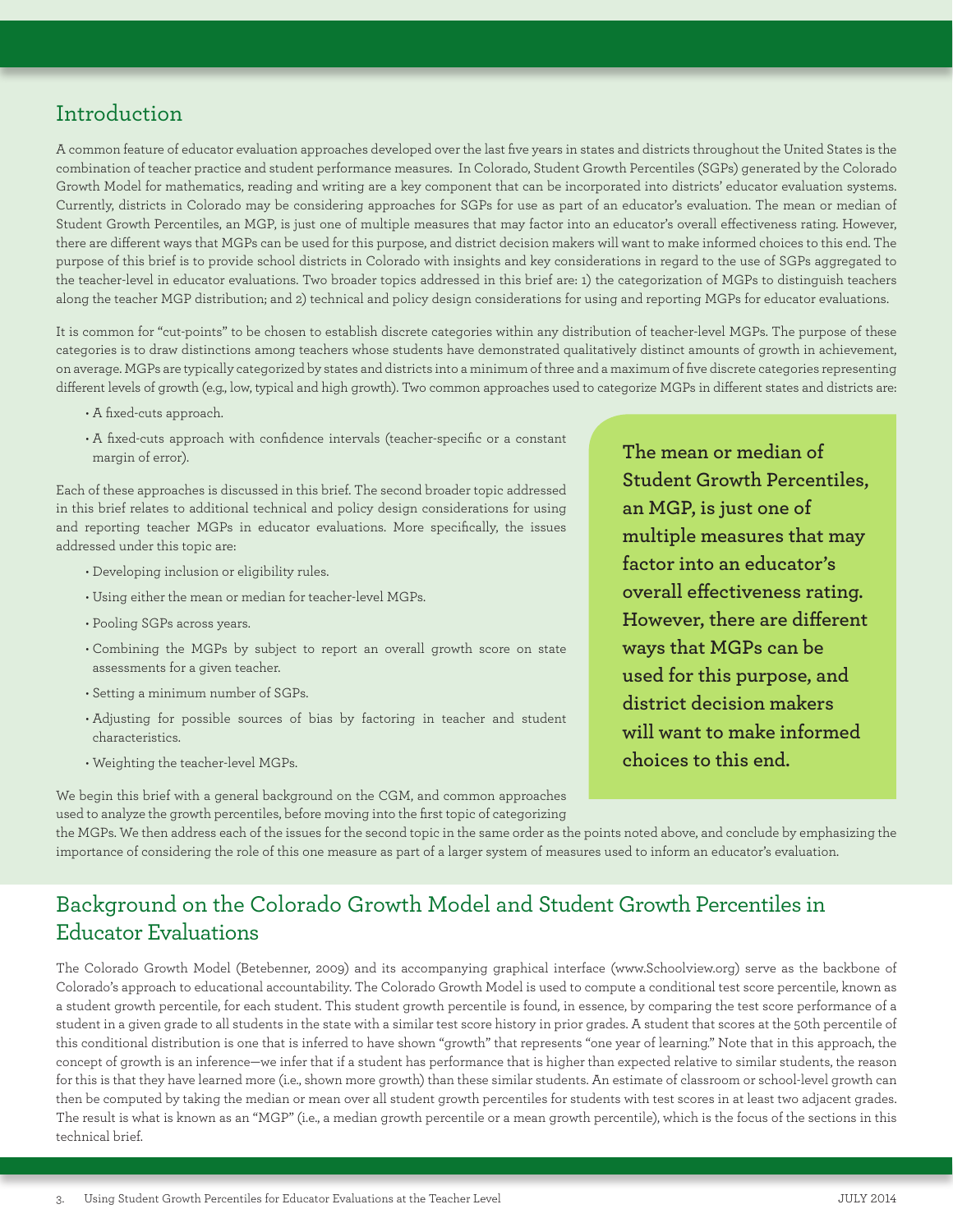A recently released paper identified three common approaches used by states to aid in the interpretation of student growth percentiles for accountability and other purposes: norm-referenced growth, criterion-referenced growth, and baseline-referenced growth (Betebenner, Diaz-Bilello, Marion & Domaleski, 2014). Two of these approaches, the norm-referenced and baseline-referenced growth approaches, are commonly used in educator evaluation systems established across many states and districts. Please see FAQ 1 for a discussion of criterion-referenced growth.

# **FAQ 1 – Why shouldn't our district use criterion-referenced growth data (such as the catch-up and keep-up data provided by the state) for educator evaluations?**

Currently, the criterion-referenced data (i.e., growth to standard data) for individual students are provided to all Colorado school districts in two ways: 1) identifying "unsatisfactory" and "partially proficient" students on the TCAP who are targeted to be on track to reaching proficient in 3 years, or by the time they reach grade 10; and 2) identifying "proficient" students on the TCAP who are targeted to maintain proficiency in 3 years, or by the time they reach grade 10. The first group of students is referred to in the state as "catch-up" students and the second group of students is referred to as "keep-up" students. Many districts in Colorado compute the percentage of catch-up and keep-up students each year to evaluate whether adequate growth is being made with students who are below proficient to reach proficiency, and with those students who have reached proficiency to maintain proficiency.

We recommend against the use of catch-up and keep-up data for educator evaluation purposes because it may create an uneven playing field. It is quite challenging for students scoring at the "unsatisfactory" level and the lower levels of the "partially proficient" score range to reach proficient within a three year time frame, therefore teachers instructing students at these proficiency levels would be disadvantaged by the catch-up metric. Conversely, because of the high likelihood of "proficient" students maintaining their proficiency level, teachers instructing students with high levels of proficiency will be advantaged by the keep-up metric. An additional implication of using these criterion-referenced growth data for an educator evaluation system is that although "unsatisfactory" or "partially proficient" students may have made considerable growth (i.e., higher than the 50th percentile) relative to their peer groups, their accomplishments would not be recognized by the growth to standard metric. For these reasons, we assert that incorporating criterion-referenced growth data would result in an uneven playing field where a teacher's score or rating on this state measure would be dictated largely by achievement status rather than by growth.

In both the norm-referenced and baseline-referenced approaches, SGPs are aggregated using either the median or the mean to report average growth achieved at the teacher level. A teacher's score for a given content area or for their overall growth rating on state assessments (i.e., for those teachers with only one content area attributed to them) is then based on the location of a teacher's MGP relative to the cut-points set in the MGP distribution. The key difference between the norm-referenced and baseline-referenced approaches is that under the latter approach, MGPs are interpreted relative to a baseline year of interest. In a purely norm-referenced approach, the SGPs computed each year for a state or school district are based on the most recent cohort of students taking state tests. For this reason, the median of SGPs for all students will always be 50 each year half of all students will have SGPs below average, and half will have SGPs above average. In contrast, a baseline-referenced approach compares the growth results from each year relative to a baseline year (or baseline years) of interest. Because of this, if more recent cohorts of students are showing more growth than previous cohorts, it would be possible to detect this over time. Under a baseline-referenced growth approach, a state's or school district's performance can either shift below or above 50 relative to the baseline year of interest. Although the baseline-referenced growth concept is appealing, it can be very challenging to implement and maintain because it depends upon maintaining the comparability of test scores from year to year (i.e., the psychometric process of "equating" test scores to adjust for random differences in difficulty).

After aggregating the SGPs to the teacher level using either the mean or the median, there are three common approaches taken by states and districts to make distinctions among teachers within any MGP distribution: scoring teacher MGPs using fixed-cuts, scoring teacher MGPs using fixed-cuts with teacher-specific confidence intervals, or scoring teachers using fixed-cuts and a margin of error. In the next section, we discuss each of these approaches used to categorize or make distinctions among teachers in the system based on the distribution of teacher-level MGPs.

# Approaches for Categorizing MGPs

#### *Fixed-Cuts Approach*

The simplest approach that could be taken to categorize teachers according to their MGPs would be to score a teacher based on whether his or her MGP fell within established cut-points (please see FAQ 2 for information on how many cut-points or scoring groups should be set in the MGP distribution). For example, in Massachusetts, only three discrete score categories are used to distinguish among teacher MGPs: low, moderate and high growth. A rating of "low" is assigned to teachers with MGPs of 35 or lower. Teachers with MGPs greater than 35 but less than 65 earn a "moderate" rating and those teachers with MGPs of 65 and higher earn a "high" rating.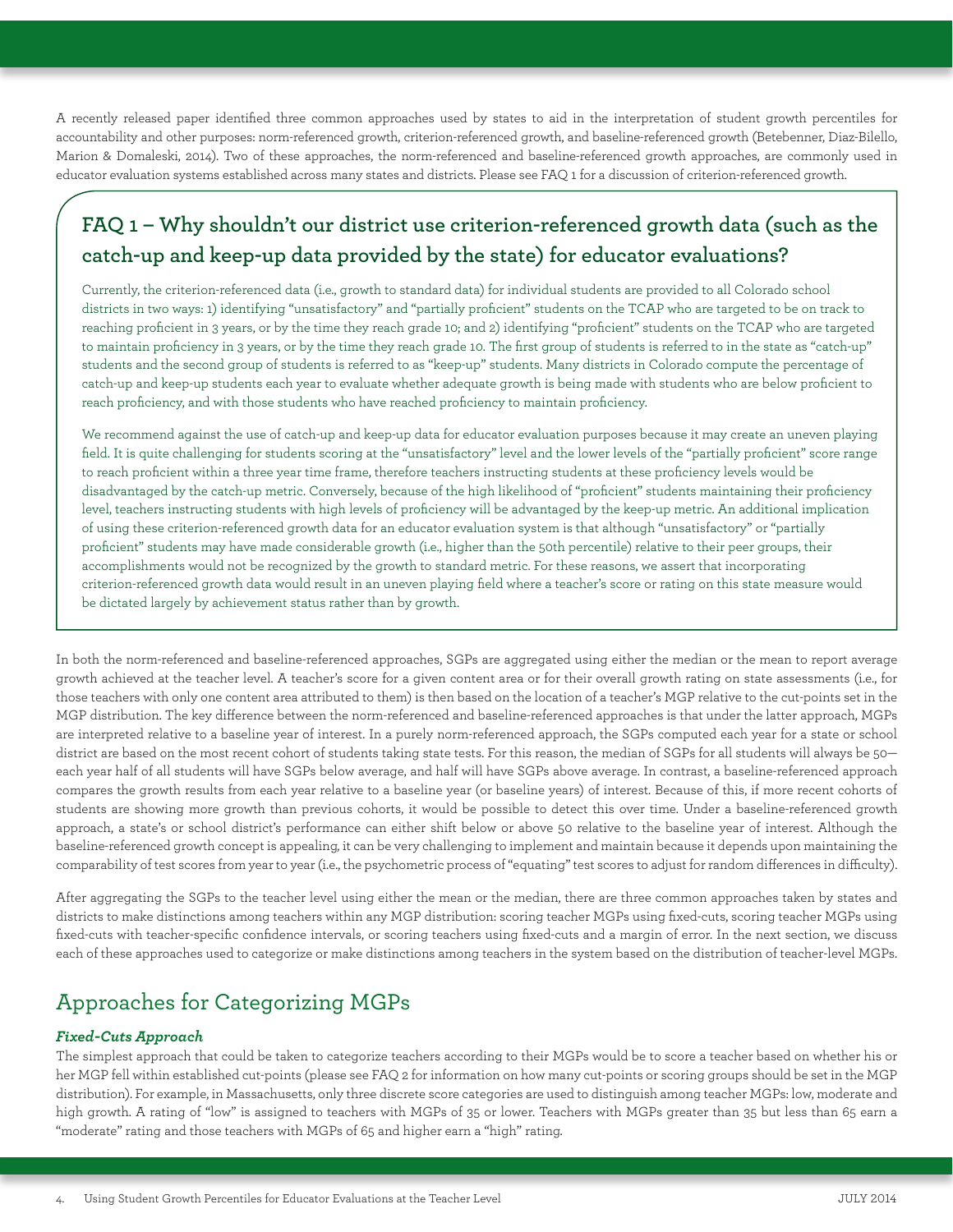### **FAQ 2: How many scoring groups should be set for growth?**

The number of scoring categories set in the MGP distribution depends on the desired number of scoring groups that a district would like to implement for growth, but with the understanding that enough distance between cut-points or a range of MGPs should be considered to effectively distinguish performance between teachers. In some places, such as Hawaii, the number of scoring groups for growth is based on the desire to maintain a parallel scoring structure across the system. That is, since there are four possible overall rating categories for the overall system, four scoring categories were set for growth and all other components in the system. For MGPs, we advise a minimum of 3 categories and a maximum of 5 categories since the range of MGPs falling under each scoring group becomes narrower with the addition of each category and more difficult to differentiate. To define the cut-points for varying levels of growth, criterion-referenced growth data can be reviewed to identify the level of growth required on average for below proficient students to move out of the unsatisfactory to the partially proficient category or for proficient students to move into the advanced categories. This information can then be used to help justify the placement of cuts in the MGP distribution (note that this approach does not have the same teacher-level implications as using criterion-referenced growth data as actual measures of teacher effectiveness). Other possible approaches to set cut-scores in the MGP distribution involve using quartiles if 4 scoring categories are desired or quintiles if 5 scoring categories are desired.

The simplicity of communicating results when MGPs are categorized using a fixed approach makes this method appealing in that it is straightforward to determine what score or rating any teacher will earn given an MGP value associated with student test performance in math, reading or writing. However, this approach ignores the influence of measurement error on each teacher's MGP. In other words, it does not take into account the fact that teachers with smaller numbers of students are more likely to be falsely placed into a lower scoring category when they in fact belong to a higher scoring category, or vice-versa.

#### *Fixed-Cuts with Confidence Intervals*

The key motivation for the use of confidence intervals in conjunction with the fixed-cuts to create score categories is that, in any given year, a teacher's observed MGP is a "noisy" estimate of his or her true MGP. To capture this idea, a confidence interval is computed and placed around each teacher's observed MGP or alternatively, the margin of error can be computed and placed around the fixed-cuts (please see FAQ 3) for more information about confidence intervals). For each teacher, the lower and upper bounds on plausible MGPs indicated by a confidence interval is reviewed relative to the cut-points set in the system to classify different levels of growth in the MGP distribution. Depending on the scoring rules used, either the upper and lower bound of the interval may be assessed relative to the cut-points set in the MGP distribution, or just one end of the tail may be assessed. We address both approaches in this section.

### **FAQ 3: What are confidence intervals?**

All teachers know that there is a component of chance that factors into their average student growth percentile each year. Students can be more challenging or less challenging from one year to next, which can influence a teacher's MGP. This means that in any single year, it is important to capture the uncertainty in a teacher's MGP that can be attributed to chance differences in students taught from year to year. This uncertainty is captured by forming a confidence interval around the MGP that is computed for each teacher in the current year. The confidence interval is used to quantify the lower and upper MGP values a teacher could have plausibly received if she had a higher or lower performing group of students. The width of a confidence interval depends on two things: the variability in student test performance and the number of students that were used to compute the teacher's MGP. A teacher with many students who don't vary much in their test performance will have a narrow confidence interval since the MGP can be more precisely estimated with more data points (i.e., having more students) and with similar performing students (i.e., less noise in the data). A teacher with few students who vary a lot in their test performance will have a wide confidence interval since there are fewer data points available to compute the teacher's MGP and the wider range of performance has been observed. The use of confidence intervals ensures that no teacher will be disadvantaged due to the year to year differences found in the type of students being instructed or because they worked with a particularly small group of students.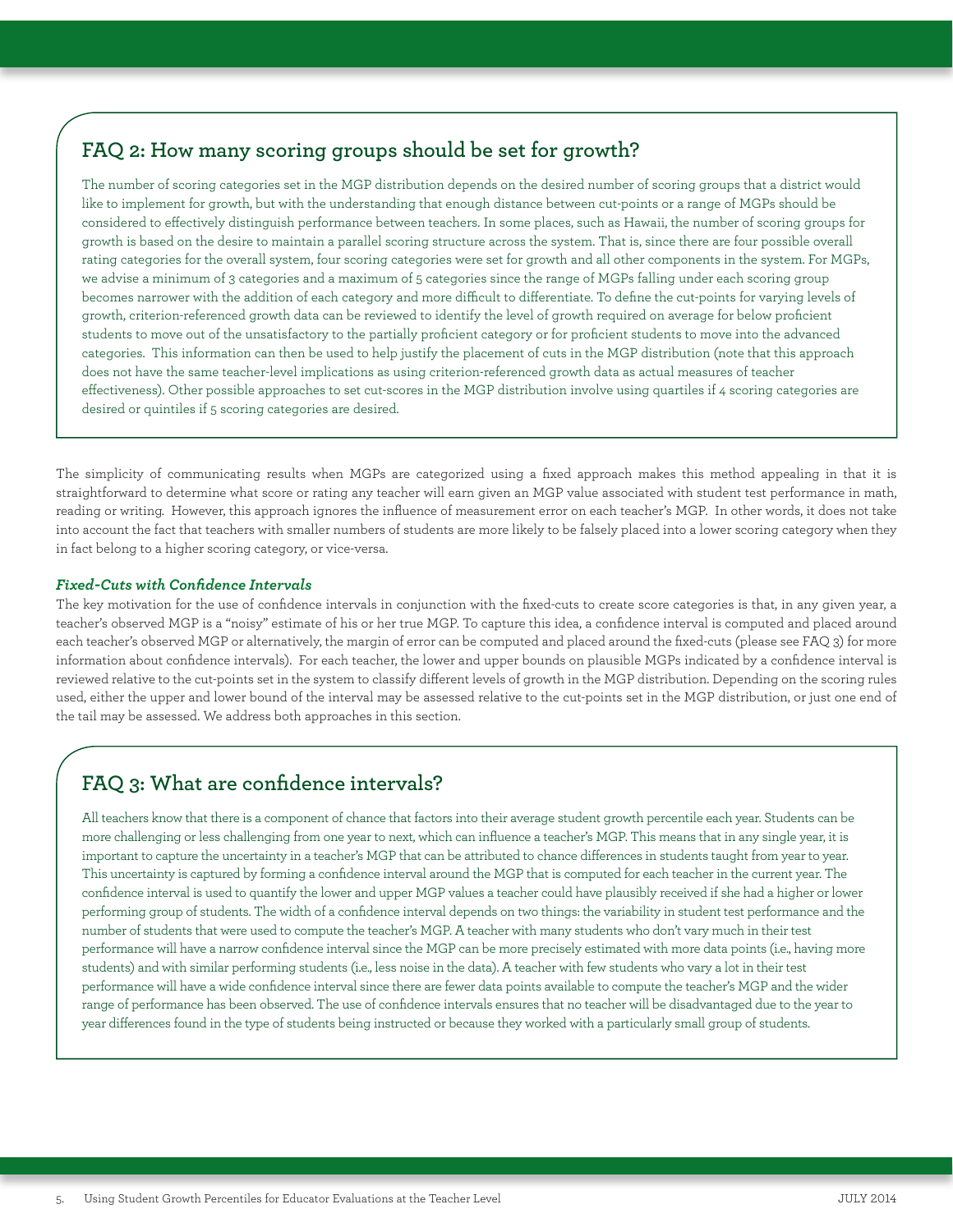#### **• Fixed-Cuts with teacher-specific confidence intervals**

Figure 1 presents an example of how teacher-specific confidence intervals are applied in the educator evaluation system that has been developed at Denver Public Schools (DPS). In Figure 1, each of the dots represents a hypothetical teacher, and each dot is bounded by a confidence interval. The lower bound of the interval is represented by the line connected to the left of each dot and the upper bound of the confidence interval is represented by the line connected to the right of each dot. In DPS, a teacher can earn 5 possible scores (A-E, A indicating a low score and E indicating a high score) for growth on the state assessments depending on two factors: the MGP achieved by students, and the location of the upper and lower bound of the confidence interval relative to the low and high growth cut-points set in the MGP distribution. A score of A, C, or E is received if all three data points considered for a teacher – the MGP, the lower limit of the confidence interval, and the upper limit of the confidence interval – fall between the cut points. If one of the confidence intervals crosses a cut point, a teacher will fall into either category B or D.



#### **Figure 1. MGP classifications and confidence intervals**  *(Source: Denver Public Schools)*

 Districts interested in this approach may also consider assigning scores based only on the upper bound of the interval. This alternative scoring rule would give teachers the "benefit of the doubt" and have the effect of moving more teachers out of the lower performing regions. This alternative scoring approach is used at the school level in places such as Colorado, Texas and Connecticut for No Child Left Behind, where the upper bound of the interval is only considered to give schools the benefit of the doubt for meeting proficiency targets.

 From a technical standpoint, the use of teacher-specific confidence intervals makes it easier to assess the precision of each teacher's estimated MGP. The narrower the confidence interval, the more precise the estimate. However, one important communications challenge to consider with the teacher-specific confidence intervals is that two teachers with the same MGP value could receive different ratings depending upon the length of the confidence interval for each teacher. For example, if applying the decision rules used in DPS, two teachers with an MGP of 45 could receive a rating of a "B" or a "C" depending upon the length of the confidence intervals. If one teacher had a large group of students, a narrow interval, and the lower bound of the interval stays above an MGP of 40, this teacher would receive a classification of a "C". If the other teacher had a very small group of students, a wide interval, and the lower bound of the interval is lower than 40, then this teacher would receive a lower rating of a "B". However, in the case of the teacher with the smaller group of students, the wider interval should be expected since there is less information available to determine the true location of the MGP.

#### **• Fixed-cuts with a margin of error approach**

 Another option that may be considered by a district is to use a constant margin of error with the fixed-cuts. The margin of error would apply to all teachers regardless of differences found in classroom composition among teachers (i.e., number of students associated with a teacher, and the variability of student performance). Rhode Island is planning to use this approach in their educator evaluation system. Under this approach, a margin of error is computed and established around each cut point in the MGP distribution (e.g., plus or minus 5 around each cut point to represent 1 standard error). All teachers with observed MGPs falling below the lower bound of the margin of error computed would fall into the lower rating category while teachers with observed MGPs above the higher bound of the margin of error would fall into the higher rating category.

 Under this approach, two teachers with the same MGP value will always be evaluated in the same way relative to the margin of error set for each cut-point. Although the simplicity of communicating the results of this approach to teachers is appealing, this approach ignores the fact that classrooms often differ in composition, which can impact teachers' MGPs.

 Having presented different approaches for consideration to categorize MGPs, we now turn to additional technical and policy areas related to the use and reporting of MGPs to make inferences about teacher effectiveness. These areas are: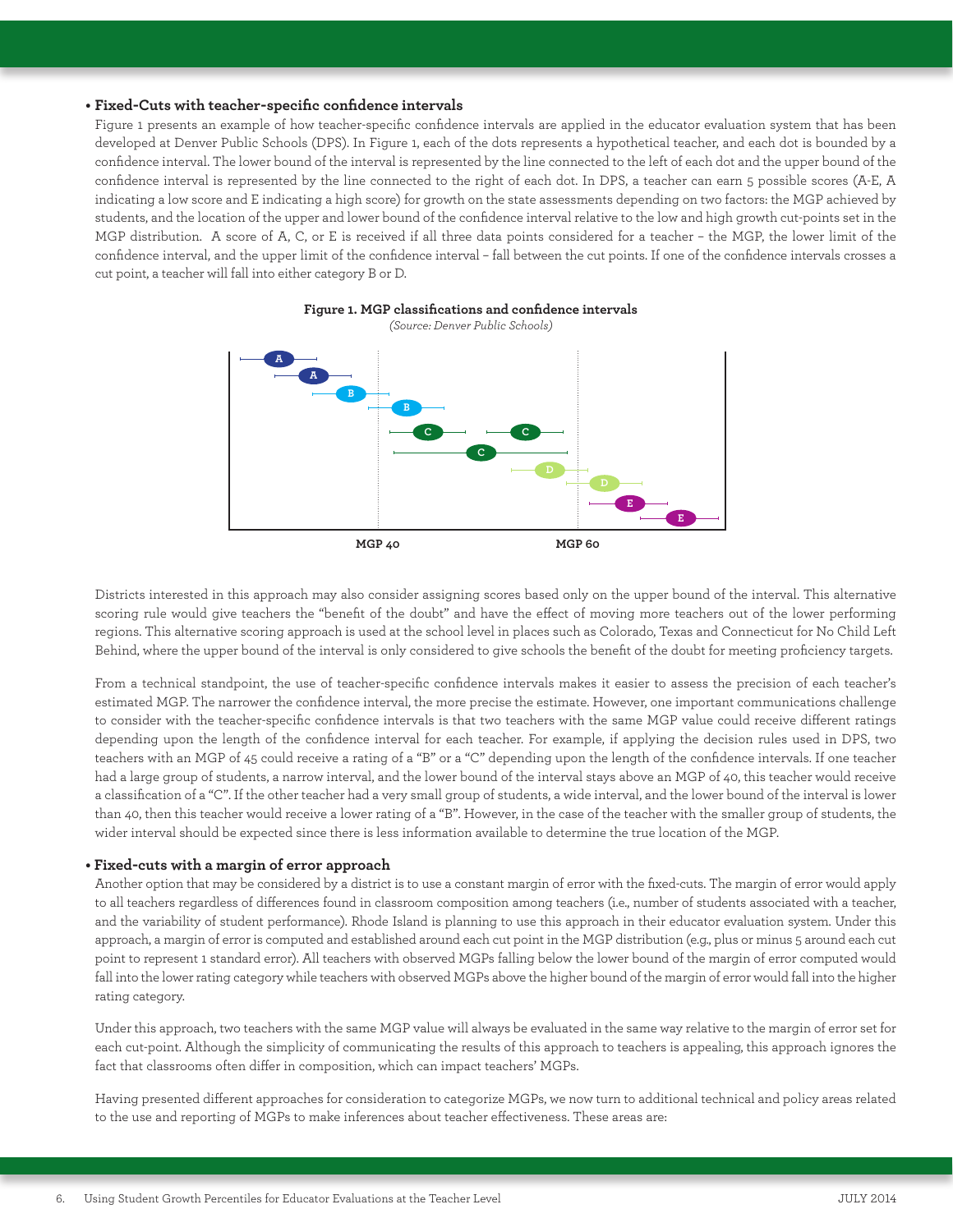- Developing inclusion or eligibility rules.
- Using either the mean or median for teacher-level MGPs.
- Pooling the SGPs data across years.
- Combining the MGPs by subject to report an overall growth score on state assessments for a given teacher.
- Setting a minimum number of SGPs.
- Adjusting for possible sources of bias in the growth data by factoring in teacher and student characteristics.
- Weighting the teacher-level MGPs.

 Each of the areas noted above should be reviewed and considered by school districts using and reporting teacher-level MGPs in their educator evaluation system and will require that dedicated staff members are available to conduct analyses to help drive design choices in using the SGPs for accountability purposes. Although there is no specific order for districts to tackle each area addressed in the next section, we recommend that districts should consider all of these areas in order to demonstrate to their stakeholders that a deliberative and informed process has been followed to design the system.

**Although there is no specific order for districts to tackle each area addressed in the next section, we recommend that districts should consider all of these areas in order to demonstrate to their stakeholders that a deliberative and informed process has been followed to design the system.**

### Additional Design Considerations for Computing and Interpreting MGPs

#### *Inclusion/Eligibility Rules*

Although inclusion rules are not commonly discussed in most reports published about using growth data to support educator evaluations, districts need to establish clear inclusion rules and also monitor the quality of student-teacher links since both are vital to providing quality and fair data for educator evaluation purposes. Roster verification processes deployed in many states and districts serve as a critical first step for determining which students belong to which teachers.

After verifying which students belong to which teachers, inclusion and eligibility rules are developed and applied with stakeholder input to determine which scores should count or be excluded from the evaluation of a teacher. Inclusion rules reflect local policy decisions that are made to help achieve fairness in an evaluation system. The standards set for inclusion rules will likely vary across districts based on stakeholder input received in each setting. We highlight inclusion rules from two districts in Colorado (Denver Public Schools and Harrison School District Two) as examples of the types of rules that have been established to contribute toward achieving fairness in their systems.

In Denver Public Schools (DPS), the district requires a minimum of at least 80 percent contact time to be achieved by *both* teacher and student in order for a student's SGP to be counted in a teacher's evaluation. That is, a teacher must have instructed the student for 80 percent of the time associated with a course and the student must have enrolled in the classroom for 80 percent of the time associated with a course. If these two criteria are not met, the SGP for a student is not the linked to the teacher. Additional information about inclusion rules used in DPS is located in Attachment A.

Similar to DPS, Harrison also developed inclusion rules for both teachers and students to ensure that only test scores that meet different criteria can be linked to an educator. **Inclusion rules reflect local policy decisions that are made to help achieve fairness in an evaluation system. The standards set for inclusion rules will likely vary across districts based on stakeholder input received in each setting.** 

Whereas DPS uses the instructional period to determine which scores count in a teacher's evaluation, Harrison uses the assessment period to determine which scores count. In addition, Harrison also noted that scores from students who are "habitually absent" or who miss 25 percent or more of the assessment window are automatically excluded from an educator's evaluation. Additional information and details of eligibility rules used in Harrison can be found in Attachment B.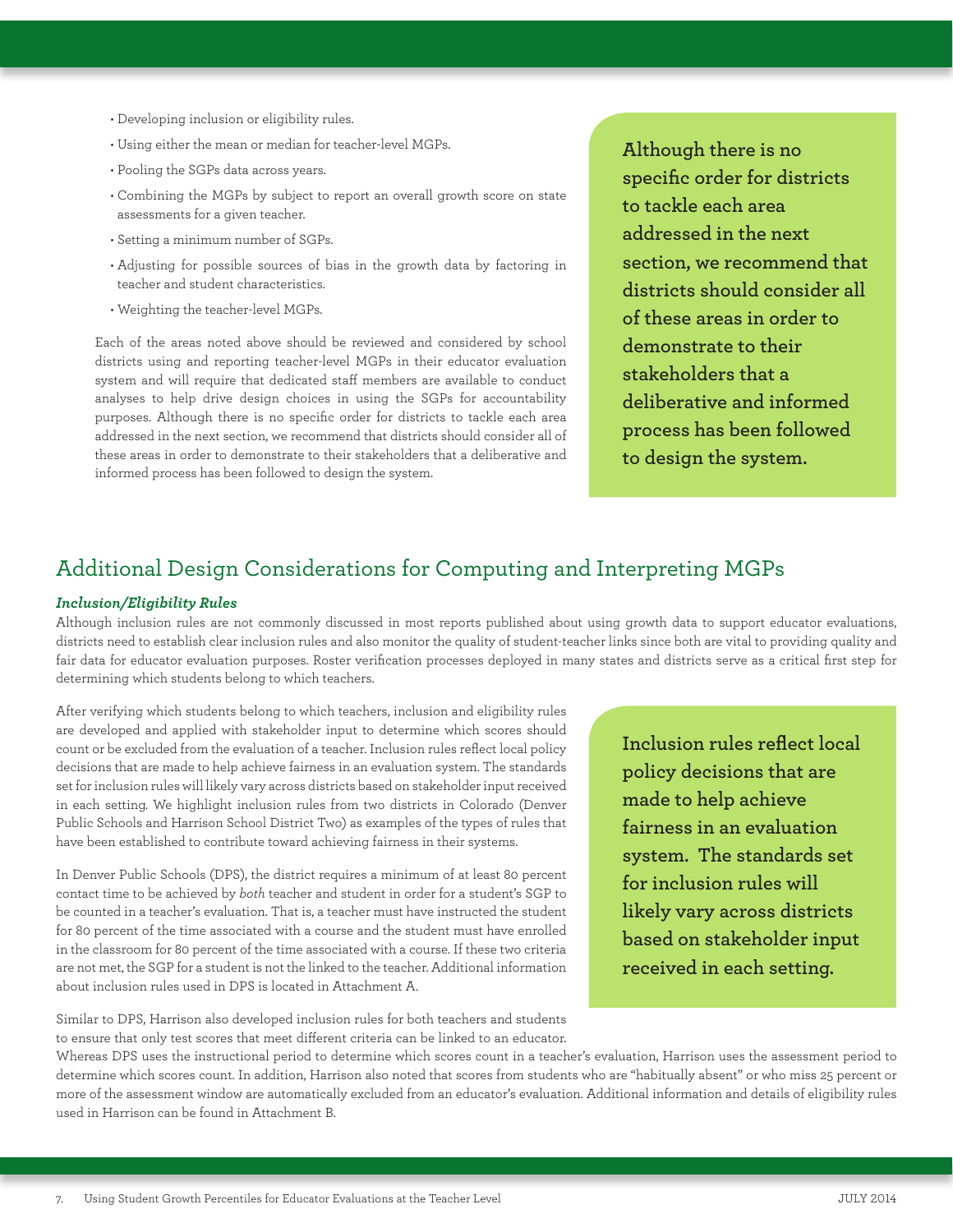#### *Mean vs. Median*

There are two commonly invoked alternatives for summarizing the "average" of the SGPs associated with any given teacher. The first is to sum up all SGPs and then divide by the total number of students. This would result in a *mean* student growth percentile. The second is to order the SGPs from lowest to highest and then pick the value that splits the list in half (i.e., the 50th percentile). This would result in a *median* student growth percentile.

The median is typically used with percentiles because percentiles are not traditionally deemed to be on an interval scale. That is, the difference between students located at the 4th and the 5th percentile is not considered to be the same as the difference between students located at the 53rd and 54th percentile since percentile differences can represent different intervals of actual points achieved by students at those locations despite being separated by the same gap. However, if the list of SGPs is normally distributed (i.e., bell-shaped) then the mean and median will be the same. If the SGPs are not normally distributed, the mean and median will usually differ. Because the mean is sensitive to outliers and the median is not, the difference between a mean and median SGP will tend to be most pronounced for teachers with fewer students. In general, the choice of mean vs. median will interact with the approach taken to place teachers into score categories (see previous section). If an approach that only uses cut-points without confidence intervals is being taken, the median will generally be the most defensible option. If a cut-point with confidence interval approach is being used, the mean is the preferred option (Castellano & Ho, 2013).

#### *Pooling SGPs across Years*

As discussed earlier in reference to the use of confidence intervals, MGPs are sensitive to sample size (see McCaffrey et al., 2009). One way to help mitigate the role of chance error (see FAQ 3) is to pool SGPs across multiple cohorts (i.e., years) of students. That is, by increasing the number of students included in a teacher's evaluation, there is more information available to compute a teacher's MGP. For example, in the DPS educator evaluation system, a teacher's MGP is computed using up to three years of data, if available. When this is done in conjunction with the computation of confidence intervals, the confidence intervals using three years of data were always found to be narrower than the width of the intervals found for the MGPs when using just one year of data. The confidence interval for an MGP pooled across multiple cohorts or years will always be narrower than the confidence interval for an MGP based on a single cohort of students, simply because the number of scores available to compute the MGP will be larger. One area to be considered is that the decision to pool data means that specific year-to-year MGP changes in performance will be masked through this approach since the average performance achieved across years is being reported.

#### *Combining MGP Scores for Teachers with Multiple Student Outcomes*

For teachers with students taking multiple state assessments, one can imagine a possible maximum of 3 MGP score categorizations, representing scores for reading, writing, and math. In some states (e.g., New Jersey, New York, Hawaii and Georgia) the SGPs across

**The confidence interval for an MGP pooled across multiple cohorts or years will always be narrower than the confidence interval for an MGP based on a single cohort of students, simply because the number of scores available to compute the MGP will be larger.**

content areas are combined and only one MGP is reported for each teacher. However, Colorado's Technical Advisory Panel for Growth has recommended that the SGPs for each content area should be summarized as separate MGPs in order to preserve the information obtained and reported for each content area to teachers. This recommendation is consistent with how the MGPs are reported and scored separately by content area for school and district accountability in the state prior to aggregating the score to report a final growth rating. For some teachers, the reporting of separate MGPs would entail having to combine the results from multiple MGPs to arrive at a final categorization.

Two possible approaches for combining scores across content areas are to use a decision matrix or to establish a composite index score. Under the decision matrix approach, a 2 by 2 matrix with scores from two content areas may be considered and the cells of the matrix are populated using values agreed upon by stakeholders. Figure 2 illustrates an example of a decision matrix in the case of a teacher with only two content areas being assessed. A teacher's final score on state assessments is based on the rules defined by the matrix in the shaded cells. In this example, if a teacher achieves a 4 on reading and achieves a 2 on writing, the overall score for this teacher is a 3. However, if a teacher has 3 content areas, and the goal is to equally weight the information from all three subjects, then this approach would not be recommended. But if a district wants to consider the scores from reading and writing as a single "English language arts" score, then the scores from combining reading and writing may be established first, and then compared against the score from mathematics to determine the final overall score for growth. When the state transitions into the new assessments in 2014-2015, the issue of combining three content areas using a decision matrix will no longer be a consideration since there will only be scores available from two content areas.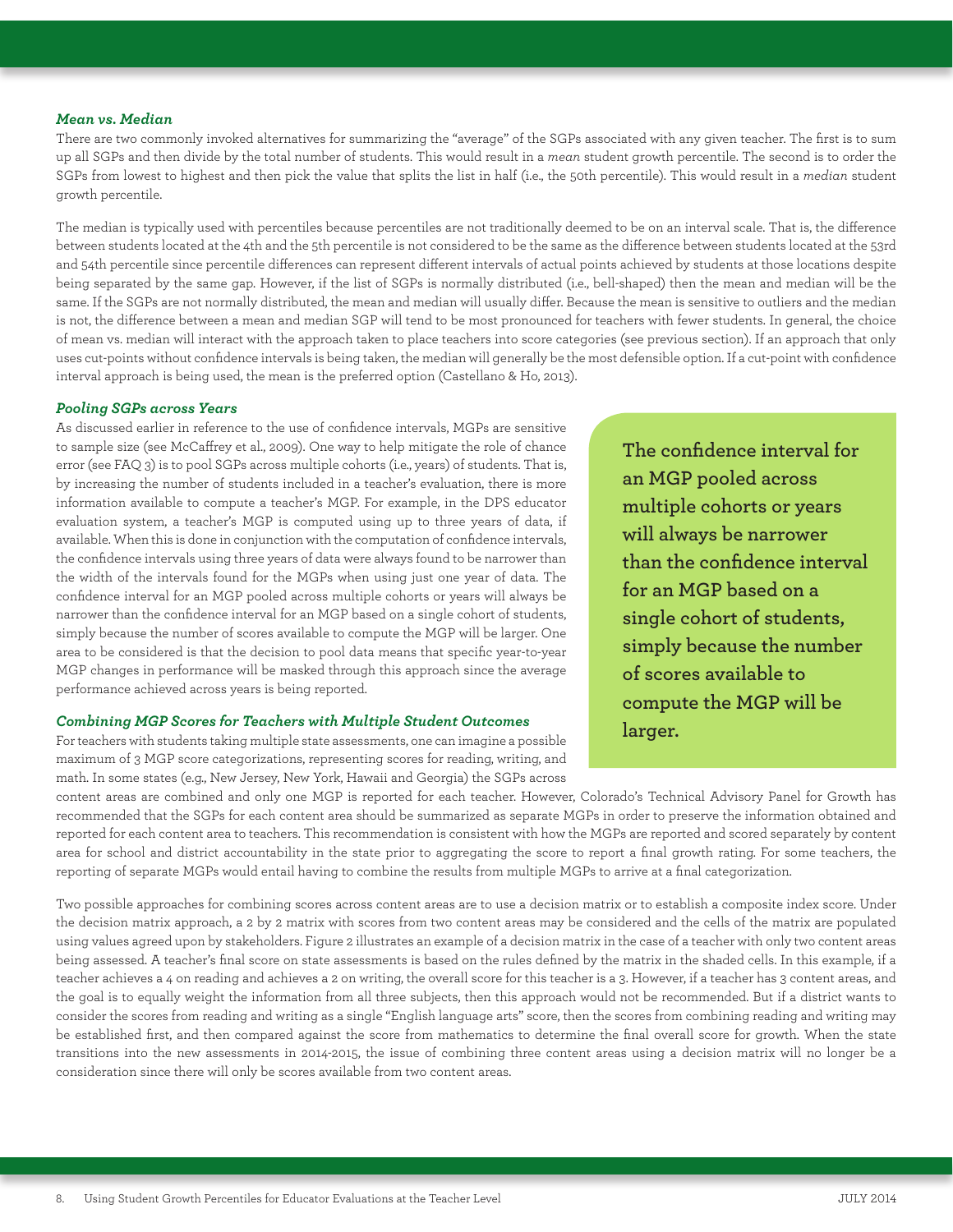| Score from TCAP Writing | Score from TCAP Reading |  |  |  |
|-------------------------|-------------------------|--|--|--|
|                         |                         |  |  |  |
|                         |                         |  |  |  |
|                         |                         |  |  |  |
|                         |                         |  |  |  |
|                         |                         |  |  |  |

#### **Figure 2. Decision Matrix Example**

When using a composite index approach, different weighting considerations (i.e., equal across all content areas or weighting scores more heavily for one or two areas) may be considered prior to aggregating the scores earned across content areas using the mean or the sum of scores. For example, if the mean is used to aggregate the score, the composite index score for a teacher who earned a 2 on writing, 1 on math, and 3 on reading is 2. If the sum of scores is used, cut-points are then set within the total possible points earned to establish the final overall score earned by teachers with 2 or 3 scores available. Using the same results from the earlier example, the sum of scores earned by this same teacher is 6. A district may set the cut-points for teachers with 3 content area scores as follows: 1-3 points = 1; 4-5 points = 2; 6-7 points = 3; and 8-9 points = 4. Based on these score ranges, the teacher's final score in this example is a 3. Additional discussion on the topic of combining scores can also be found in CDE's educator effectiveness website<sup>1</sup>. .

#### *Setting a Minimum Number of SGPs*

Most districts will establish business rules for the minimum number of students with valid SGPs necessary before it is reasonable to compute and report an MGP for a teacher. Typical values for this minimum number found across states range from 10 to 20. The choice of minimum number of SGPs can interact with the decision to pool across multiple cohorts. For example, a district might choose to compute an MGP for a teacher so long as the cumulative sample size reaches some minimum threshold. In the DPS educator evaluation system, an MGP is computed for a teacher so long as that teacher has at least 15 students with SGPs over three years, and at least 5 students in the most recent year. The choice of minimum number of SGPs also interacts with the decision to classify teachers using a confidence interval. If no confidence interval is being used, it will generally be sensible to specify a more conservative minimum number. However, even if a confidence interval is being used, the computation of an MGP on the basis of fewer than 10 students is unadvisable.

#### *Adjusting for Possible Sources of Bias*

In the Colorado Growth Model, an SGP is computed by comparing each student's achievement to that of peers with similar test score histories in prior grades. In this sense an MGP can level the playing field for teachers who have predominantly low-achieving students relative to teachers who have predominantly high-achieving students. However, the Colorado Growth Model does not adjust statistically for other variables outside a teacher's control that might contribute to a student performing better or worse than expected on a standardized test. For example, teachers with higher proportions of English Language Learners or students with individualized education plans may face unique challenges that are not captured by the Colorado Growth Model. A key consideration for many school districts and states is the correlation between teacher MGPs and contextual variables such as the percent of students who are English Language Learners, percent in special education, percent eligible for free and reduced price lunches, etc. The correlations provide a measure of how strongly associated the level of growth achieved by a teacher's students relative to each contextual variable of interest. For example, if the correlation between the MGPs and English Language Learners are negatively strong (e.g., -.8 and above), this finding would suggest that teachers with a high percentage of English Language Learners are likely to have low MGPs and thereby would also likely score low on this one measure of their overall evaluation.

Although research has found that the growth results reported in the state's performance frameworks are weakly correlated with student demographics<sup>2</sup>, the strength of the correlations will vary by district. If the correlation between growth and contextual variables of interest is found to be moderate to strong in a district, it can indicate that the most disadvantaged students are receiving lower quality instruction (unfair to students scenario), or that the MGP is biased by these factors (unfair to teachers scenario). If the latter is of greatest concern it would be possible to further adjust MGPs by comparing subsets of teachers with the same classroom contexts. For example, teachers in a school district could be stratified by the percentage of English Language Learners with subsequent MGP comparisons taking place within a stratum. A more complex version of this approach would compute adjusted MGPs by regressing the observed MGPs of teachers onto classroom context variables. For each teacher, an adjusted MGP would be the observed MGP minus the predicted MGP, with adjusted MGPs having a mean of 0.

1. See Determining a Final Educator Effectiveness Rating: [http://www.cde.state.co.us/sites/default/files/Determining%20Final%20Rating%20TEACHER\\_Revised\\_2014\\_01\\_14.pdf](http://www.cde.state.co.us/sites/default/files/Determining%20Final%20Rating%20TEACHER_Revised_2014_0)

2. See A Demographic Review of School and District Performance Framework Outcomes: <http://www.cde.state.co.us/sites/default/files/Demographic%20Review%20Paper.pdf>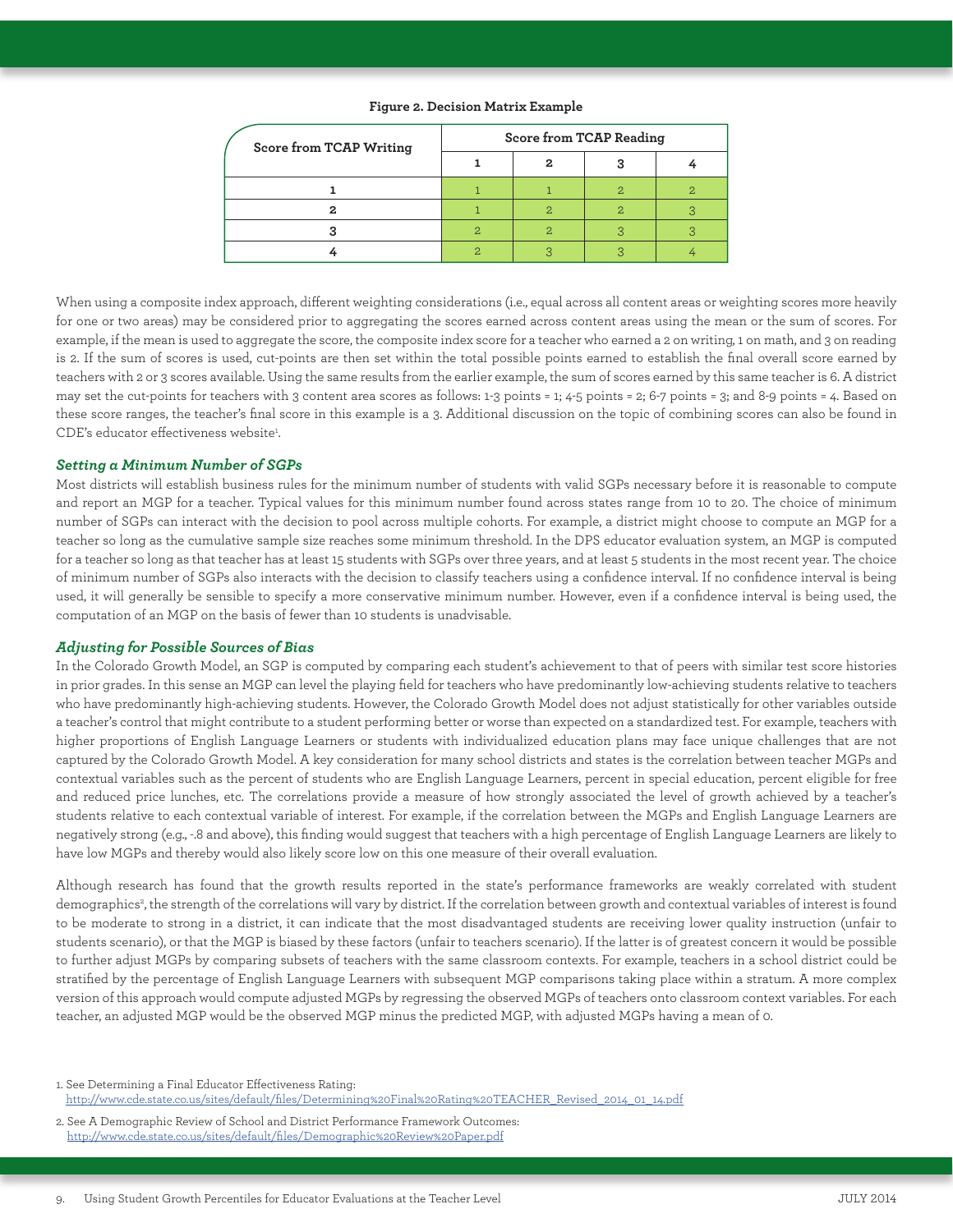Although there is considerable appeal in adjusting MGPs for additional contextual factors, there are at least two important tradeoffs to navigate. First, making secondary adjustments to MGPs can impose serious data management and analysis burdens on a school district. An MGP is a simple statistic to compute from the SGPs provided directly by the state; an adjusted MGP must be computed by a capable secondary analyst. The more contextual factors for which an adjustment is desired, the greater the chance for a mistake to be made in the attribution of variables to students and their teachers of record (e.g., multiple students labeled as English Language Learner after they have been reclassified with full English proficiency). Second, by including additional factors in a secondary adjustment, it becomes possible to ensure that teacher MGPs and contextual variables are uncorrelated by definition. Yet if, in fact, some teachers are more effective with certain kinds of classrooms, then such an approach will tend to *overadjust* MGPs. It follows that the decision to incorporate a secondary adjustment on MGPs should not be taken lightly.

Although the decision to include or omit additional contextual variables when comparing teacher MGPs is well-understood as an important issue that can serve to reduce or increase bias, the impact of measurement error on MGP bias has only recently been given the same degree of attention. In short, the Colorado Growth Model is at heart a sophisticated version of a classic regression model. Such models typically assume that an outcome variable is being predicted by independent variables that have no measurement error. This assumption is obviously implausible when a student's prior year test score is the independent variable in question. If students are assigned to teachers within schools throughout a district or state as if at random, and if they vary considerably in prior achievement by classroom, then the impact of measurement error on MGPs will be negligible. If students are sorted into certain kinds of classrooms as a function of their prior achievement, the impact of measurement error on the MGPs of teachers in the lowest and highest achieving classrooms can be substantial (i.e., teachers in low achieving classrooms will have MGPs that are too low; teachers in high achieving

**By including additional factors in a secondary adjustment, it becomes possible to ensure that teacher MGPs and contextual variables are uncorrelated by definition. Yet if, in fact, some teachers are more effective with certain kinds of classrooms, then such an approach will tend to overadjust MGPs. It follows that the decision to incorporate a secondary adjustment on MGPs should not be taken lightly.** 

classrooms will have MGPs that are too high). In Georgia's educator effectiveness system, an approach that relies on what is known as a SIMEX correction (see Shang, 2012) has been developed to adjust for measurement error in teacher and school-level MGPs. However, the approach is computational intensive and may be outside the scope of resources of most school districts to implement.

#### *Weighted MGPs*

In some states (e.g., New York and Hawaii), the MGPs reported for each teacher reflect a weighted mean or median. That is, the MGP computed for each teacher is adjusted based on a combination of a student's enrollment and attendance rate in the class. This approach is used in some educator evaluation systems to ensure that students with lower attendance and enrollment rates contribute less toward the computation of a teacher-level MGP relative to students who have higher attendance and enrollment rates. If all students associated with a given teacher attended for 100 percent of the enrollment period and also attended for 100 percent of the attendance period, then the MGP would be the same as the unweighted MGP since no adjustments would need to be made to the individual SGPs. Adjustments are only made to the individual SGPs when enrollment and attendance rates vary across students. Table 1 presents an example of how a weighted MGP is calculated for a hypothetical classroom of three students with varying enrollment and attendance percentages.

|                  | SGP | Percentage<br>of time enrolled<br>in class | Percentage<br>of time<br>attended class | Weight<br>(enrollment $^\star$<br>attendance |
|------------------|-----|--------------------------------------------|-----------------------------------------|----------------------------------------------|
| <b>Student A</b> | 56  | 80%                                        | 90%                                     | .72                                          |
| Student B        | 73  | 100%                                       | 75%                                     | .75                                          |
| <b>Student C</b> | 35  | 100%                                       | 95%                                     | .95                                          |

**Table 1. Hypothetical data used to develop weighted MGPs**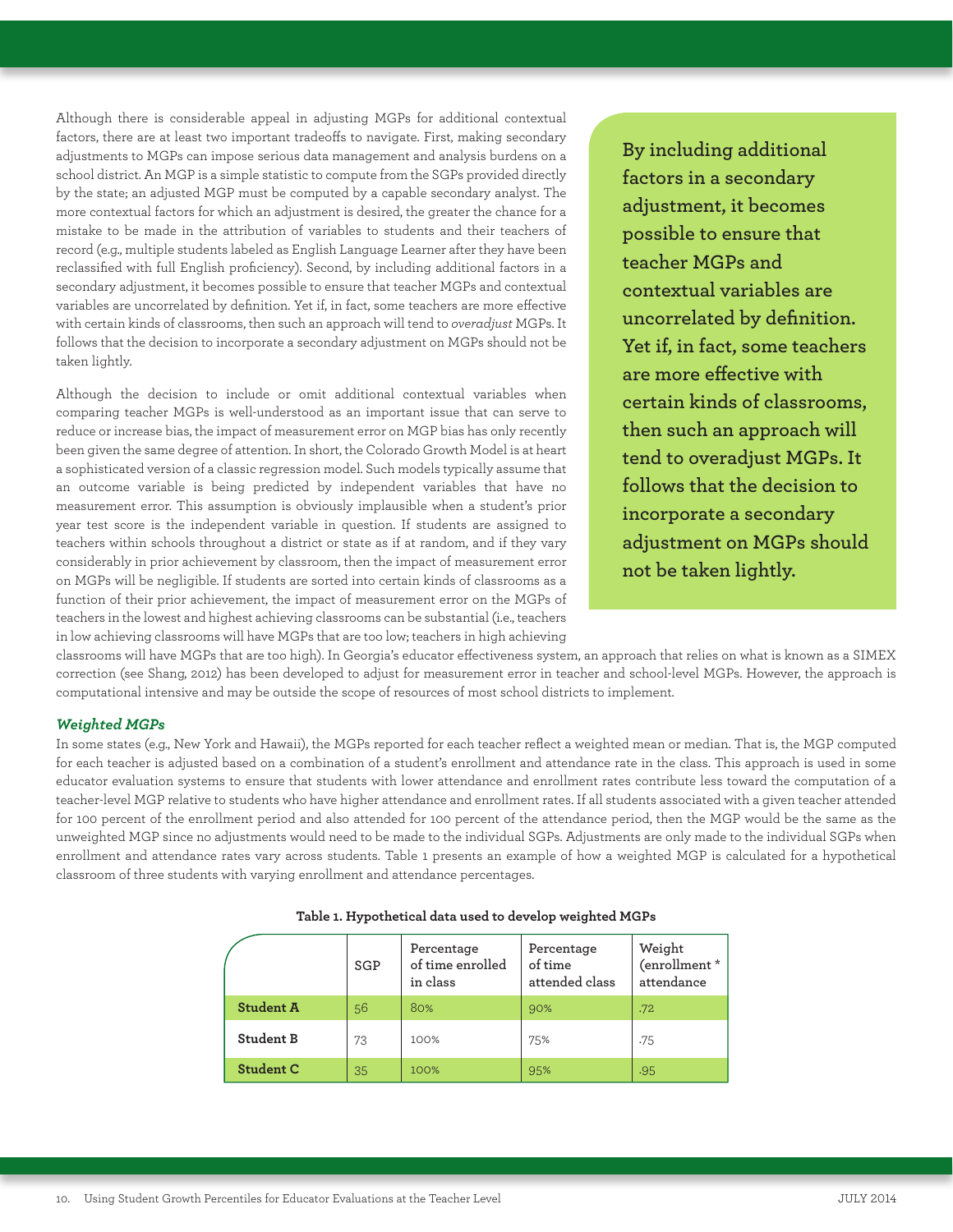Using the method applied in New York, computing the weighted average for the results in Table 1 would entail undergoing the following steps:

- 1. Take the sum of the weighted scores across all students: (56 \*.72) + (73 \*.75) + (35 \*.95) = **128.32**
- 2. Take the sum of the weights: .72 + .75 +.95 = **2.42**
- 3. Divide the weighted score (from step 1) by the sum of the weights (from step 2) to calculate the weighted MGP: 128.32/2.42 = **53**

For this hypothetical classroom with 3 students, the weighted MGP would equal 53. The unweighted mean growth percentile for this classroom is 55 and the unweighted median growth percentile is 56. In this example, the weighted MGP reported is dampened by the student with the SGP of 35 who had a higher weight (equated to an attendance by enrollment rate) compared to his peers.

This decision to weight the MGPs should be made with stakeholder input since this reflects a policy decision. That is, this decision is based on a shared belief on the extent to which a teacher's MGPs should be weighted to reflect differences in each student's instructional interaction time with the teacher. One additional consideration for districts interested in using this approach is that a strong data quality assurance process must be established in order to gather accurate enrollment and attendance data on each student and to accurately compute the weighted MGPs for all teachers.

### Conclusion

Since Colorado districts have considerable flexibility in deciding how to use the MGPs for educator evaluations, the primary objective of this brief is to help inform and highlight technical and policy areas that should be reviewed and considered by districts using teacher-level MGPs in their evaluation. We recommend that districts wishing to incorporate teacher-level MGPs in their educator evaluation system dedicate time and resources to conduct analyses in order to assess how results vary based on the different design choices made to both categorize and apply different approaches to using the MGPs to inform educator evaluations. For example, a district may find that after pooling data across different years, that pooling across more than three years of data does not add much to the stability or reliability of results found from year to year. This analysis may lead a district to restrict the total number of years used to pool data to three years.

One area for future consideration by all districts is the use of median growth percentiles during the assessment transition period, specifically for the 2014-2015 school year (or during the 2015-2016 school year for districts that are using prior year scores). Transitional median growth percentiles will still be calculated based on 2015 state assessment data, but they will not be included within the 2015 school and district performance frameworks, for reasons pertaining to the timing of the release of data and the need for comparability analysis.3 Additionally, the transitional student growth percentiles may not be available until the winter of 2016. Districts wishing to incorporate the transitional MGPs from the new state assessments into the 2014-2015 evaluation cycle (or the 2015-2016 evaluation cycle if using prior year scores) should weigh their decision against these factors.

Finally, an important point to reiterate from the introduction of this brief is that the MGPs consist of only one of multiple measures being used to evaluate teachers. Districts will need to consider how best to balance the contribution of data from each measure to inform an overall effectiveness rating. MGPs are most likely to be useful as a basis for

**Districts will need to consider how best to balance the contribution of data from each measure to inform an overall effectiveness rating. MGPs are most likely to be useful as a basis for evaluating teachers when this information is properly balanced against other information about student performance (e.g., evidence from student learning objectives) and direct observations of teaching practice.**

evaluating teachers when this information is properly balanced against other information about student performance (e.g., evidence from student learning objectives) and direct observations of teaching practice. Further when one measure does not impose an undue influence on the system, this allows for stakeholders to appreciate how all measures are used together to help inform an overall judgment about teachers. Under this scenario, an MGP, like any other measure in the system serves as one of many sources of information that are evaluated using human judgment about teaching quality in order to make informed personnel decisions. This perspective is also consistent with one of the recommendations made to the state by the State Council for Educator Effectiveness advising on the design and implementation of the state's educator evaluation model. As noted by the State Council (2011), "Data should inform decisions, but human judgment will always be an essential component of [educator] evaluations" (p. 6).

3. See Supporting the Accountability Transition (Draft Plan): [http://www.cde.state.co.us/sites/default/files/Accountability%20Transition%20Fact%20Sheet%201-29-2014%20FINAL.pdf](http://www.cde.state.co.us/sites/default/files/Accountability%20Transition%20Fact%20Sheet%201-29-201)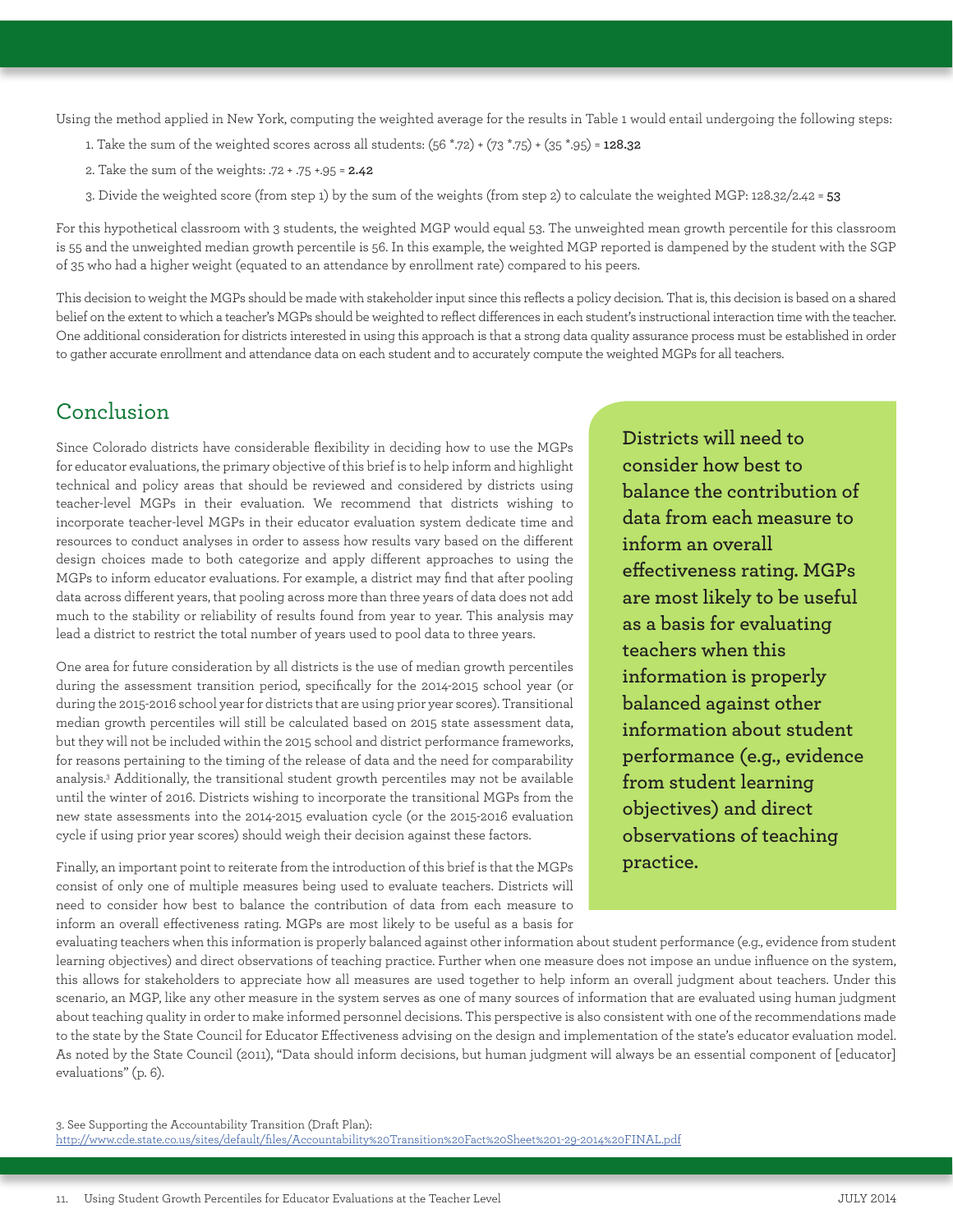### References

Betebenner, D. W. (2009). Norm- and criterion-referenced student growth. Educational Measurement: Issues and Practice, 28(4):42-51.

- Betebenner, D.W., Diaz-Bilello, E.K., Marion, S.F., Domaleski, C. (2014). Using student growth percentiles during assessment transition: technical, practical and political implications. Retrieved from [www.nciea.org](http://www.nciea.org).
- Castellano, K. E., & Ho, A. D. (2013). Practical differences among aggregate-level conditional status metrics: From median Student Growth Percentiles to value-added models. Retrieved from: [http://scholar.harvard.edu/files/andrewho/files/practical\\_differences\\_among\\_acsms\\_-\\_castellano\\_and\\_ho\\_2013.pdf](http://scholar.harvard.edu/files/andrewho/files/practical_differences_among_acsms_-_castellano_and_h)
- McCaffrey, D. F, Sass, T. R., Lockwood, J. R., & Mihaly, K. (2009). The intertemporal variability of teacher effect estimates. *Education Finance and Policy*, 4(4), 572–606.
- Shang, Y. (2012). Measurement Error Adjustment Using the SIMEX Method: An Application to Student Growth Percentiles. Journal of Educational Measurement, 49: 446–465.
- State Council for Educator Effectiveness (2011). State Council for Educator Effectiveness Report and Recommendations. Retrieved from [www.cde.state.co.us](http://www.cde.state.co.us).



National Center for the Improvement of Educational Assessment (NCIEA) *Dover, New Hampshire*



Center for Assessment Design Research and Evaluation (CADRE) *University of Colorado, Boulder*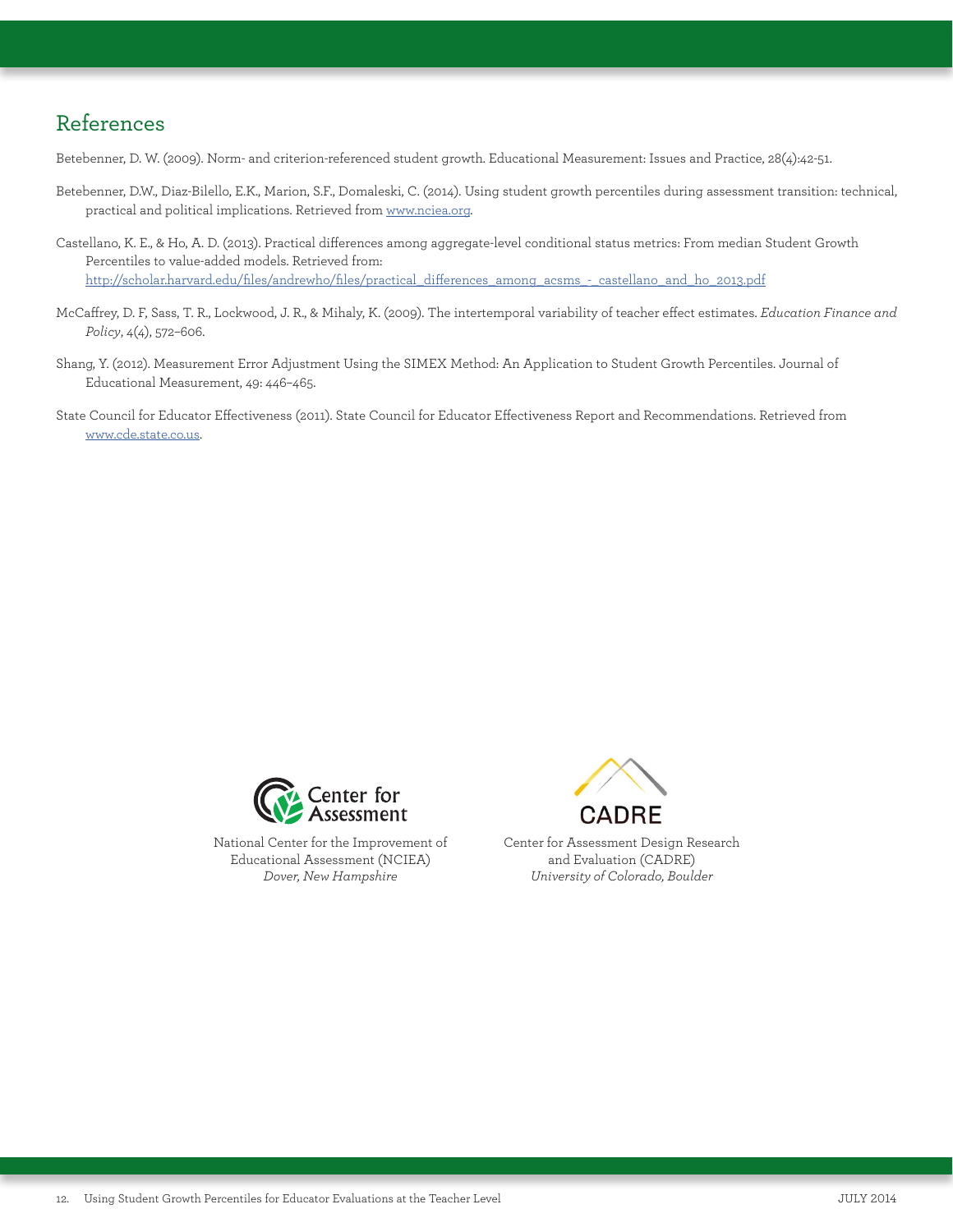# Attachment A

#### **Student-Teacher Attribution in Denver Public Schools: Whose Scores Are Included in Educator Evaluations?**

One of the most important considerations for using teacher level growth percentiles in teacher evaluation systems is determining how to identify the appropriate student growth percentiles to include in these calculations. As DPS has implemented teacher-level growth percentile scores in the Leading Effective Academic Practice (LEAP) system, we've received more questions about this from teachers and school leaders than about any other aspect of these scores.

At issue here is student-teacher contact time, or the amount of instructional time a student and teacher spend together. Students frequently transfer to different schools during a year and move into different course sections mid-course. Teachers also commonly move to different schools during a school year, or go on leave. This movement affects the time that a teacher and student spend together, which, in turn, affects the impact the teacher is able to have on the student's learning.

To account for this, DPS uses rules and processes for identifying the pools of student growth percentiles on which teachers' evaluation results are based. In developing these rules and processes for LEAP, we looked first to our experience with the Exceeds Expectations program in DPS's Professional Compensation (ProComp) system for teachers. Under Exceeds Expectations, teachers receive bonuses if at least 50% of the students assigned to them in any given school year have student growth percentiles in reading, writing, or math of 55 or higher. Exceeds Expectations specifies that students must be enrolled in a reading, writing, or math course for at least 85% of the course duration, and in attendance for at least 85% of the days they're enrolled.

To create student-teacher attribution rules for LEAP, we drew on the existing rules for Exceeds Expectations, but we were able to utilize our newly developed Teacher-Student Data Link (TSDL) system to create more precise ways to measure student-teacher contact time. TSDL allows us to identify the number of days (minutes, actually!) that a teacher and student are together in a course, based on the student's attendance and the teacher's assignment to the course. Using this information, we developed a simple rule that a student's growth percentile is only included in a teacher's pool if the teacher and student were together in a course for at least 80% of the course duration. While this this threshold may appear lower than the criteria for Exceeds Expectations, it is actually higher. A student growth percentile is included in Exceeds Expectations if a student is enrolled for 85% of a course and in attendance for 85% of the time enrolled. If a student meets both of these thresholds exactly, his or her growth percentile can be included if the student is in attendance for only 72.5% of the course. For the higher stakes context of LEAP, DPS wanted to establish more stringent criteria for student-teacher contact time. This rule applies to all courses linked to content areas of reading, writing, and math in the TSDL system. Using this rule and the TSDL system, we are able to filter out growth percentiles of students who spent insufficient time with teachers, giving us much greater confidence in the validity of our scores.

#### **Lessons Learned**

How can other districts go about establishing similar student-teacher attribution rules? A data system that links teachers, students, courses, and assessments greatly facilitates the process and enhances the accuracy of the rules. However, such systems can be complex and expensive to develop, and it's certainly possible to use attribution rules without complex data systems as long as information on student and teacher course assignments and student attendance by course are available. In DPS, we currently apply daily attendance, but we are examining the possibility of recording attendance by subject matter block to ensure greater accuracy. In elementary schools, attendance is typically taken only once per day, rather than for each "course" (e.g., reading, writing, math). Daily attendance can be applied to all subject areas, or attendance practices can be altered so that attendance is recorded for each subject matter block. Rules can be structured similarly to those for Exceeds Expectations, where enrollment and attendance criteria are examined separately, which simplifies analysis. Alternatively, rosters of eligible students for each teacher can be created by schools, using guidelines for student enrollment and attendance, eligible courses, and teacher assignments. A school-based reporting system can be much simpler to implement, as long as strong guidelines are in place and an auditing process is established to ensure the accuracy of the rosters.

More importantly, districts must establish criteria for student-teacher contact time that aligns with their expectations for teachers and students, and with their goals for their evaluation systems. In doing so, consider the following questions:

- What does instructional contact mean to us? Seat time in a course? Do we account for any non-instructional time that occurs during a course?
- How much instructional contact time is sufficient to reasonably expect a teacher to affect a student's academic growth?
- What are our expectations for student attendance and the time students should be enrolled in courses in order to see academic growth?
- What are our expectations for students' academic growth?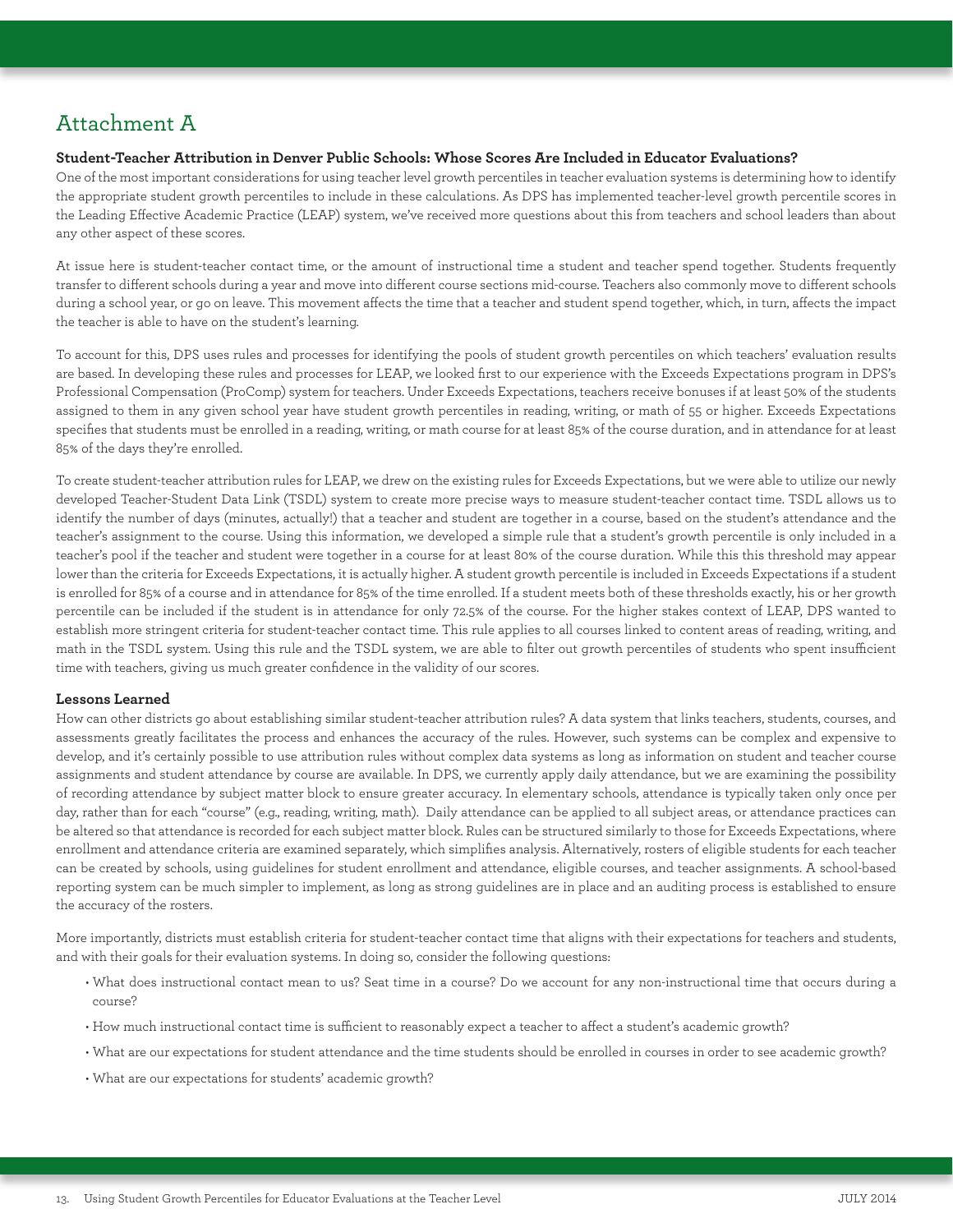DPS had numerous conversations with teachers, school leaders, and central office school support staff to answer these questions. In doing so, we've come to agreements about expectations that carry over into other aspects of instructional improvement. At the same time, we consider this work to be a process of continuous improvement. As we implement LEAP and gather feedback from our stakeholders, we'll continue to examine our system and make adjustments to strengthen it so that our results are fair and accurate for our teachers, and effective in improving outcomes for our students.



#### **Figure 1. Graphic of Attribution Rules**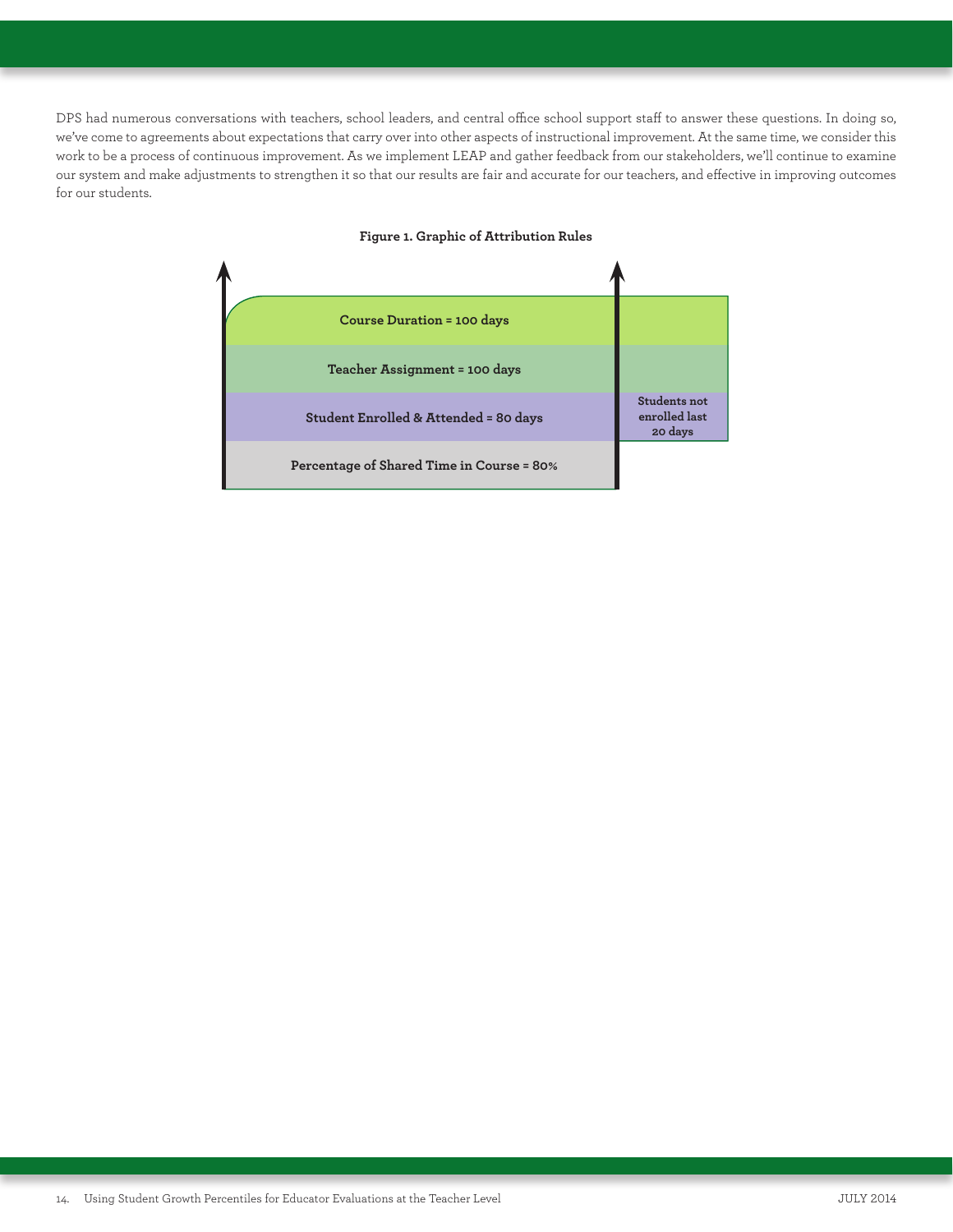# Attachment B

#### **Eligibility Requirements for Staff and Accountability of Student Scores in Harrison School District Two's Effectiveness and Results Pay for Performance Plan**

The following documents the eligibility criteria for staff and accountability of the student scores in Harrison School District Two's (HSD2) Effectiveness and Results (E&R) Pay for Performance Plan. The term "evaluation period" is used to refer to the year that the achievement data is being collected.

#### *Staff Eligibility*

In order to participate in the E&R Pay for Performance Plan, HSD2 teachers must abide by the following eligibility criteria for the results year(s):

- 1. The staff member was employed by HSD2.
- 2. The staff member must have physically worked 2/3 of their scheduled calendar.
- 3. At least 3/5ths of the staff member's courses taught fall under an existing Student Achievement Template. The 3/5ths rule applies to each semester for secondary staff. (i.e. a staff member must have 3/5ths of the courses taught under an existing Student Achievement Template for both the first semester and the second semester).
- 4. A course must have at least 12 students enrolled to qualify for the 3/5ths rule. The exceptions are SPED, CLDE, and AP courses where the enrollment may go below 12 students with the approval of the applicable department.
- 5. Staff members that have Student Teachers or Interns are accountable to the students instructed by their Student Teacher or Intern.
- 6. Reference *The Harrison Pay for Performance Plan* for details on staff on remediation/improvement plans or staff with unresolved legal issues.

For staff to be accountable for an assessment series (e.g. District Assessments, Specials Projects, etc.) they must not be on leave more than 50% or more of the student score eligibility period. (Reference Table 1)

#### *Student Score Eligibility*

Student score eligibility is based on the student's enrollment (specifically entry and withdrawal dates in the HSD2 Student Administration System) for the assessment period. It is the ethical responsibility of the school staff to ensure that all entry and withdrawal dates are accurate.

- 1. The student must be enrolled continuously in the accountable teacher's class(es) as defined by the HSD2 Official Instructional Calendar and school regulations for attendance.
- 2. At least one teacher must be accountable to every score if the student has been enrolled at the same school for the accountable assessment period.
- 3. Homebound students will not be accountable to any staff member.
- 4. CoAlt students will not be accountable to regular educational or moderate needs staff members.
- 5. Significant Support Needs (SSN) students, as identified by the SPED Department, will not be accountable to staff for their Art, Music, and PE assessment scores.

The above list represents a partial representation of all ineligibility reasons. The assessment eligibility period is defined by Table 1.

#### **Table 1. Student Score Eligibility**

| Student Eligibility Criteria                         |                                                                          |  |  |
|------------------------------------------------------|--------------------------------------------------------------------------|--|--|
| <b>Assessment</b>                                    | Continuously enrolled in the staff members class:                        |  |  |
| Elementary Specials District Assessments             | 75% of the instructional block                                           |  |  |
| Elementary Specials Performance Task                 |                                                                          |  |  |
| District Assessments (including Secondary Electives) |                                                                          |  |  |
| Secondary Electives Semester Projects                | 75% of the instructional block                                           |  |  |
| End of Course Exams                                  |                                                                          |  |  |
| Elementary Specials Final Project/Performance        | 75% of the instructional block                                           |  |  |
| 3rd Gr Reading TCAP                                  | Oct 1 - 1st day of assessment window                                     |  |  |
| TCAP (MGP), ACCESS                                   | Elementary: Oct 1 - 1st day of assessment window                         |  |  |
| Accuplacer                                           | Secondary: Oct 1 - last day of Semester 1 OR 1st Monday of Semester 2 to |  |  |
| ACT                                                  | assessment window                                                        |  |  |